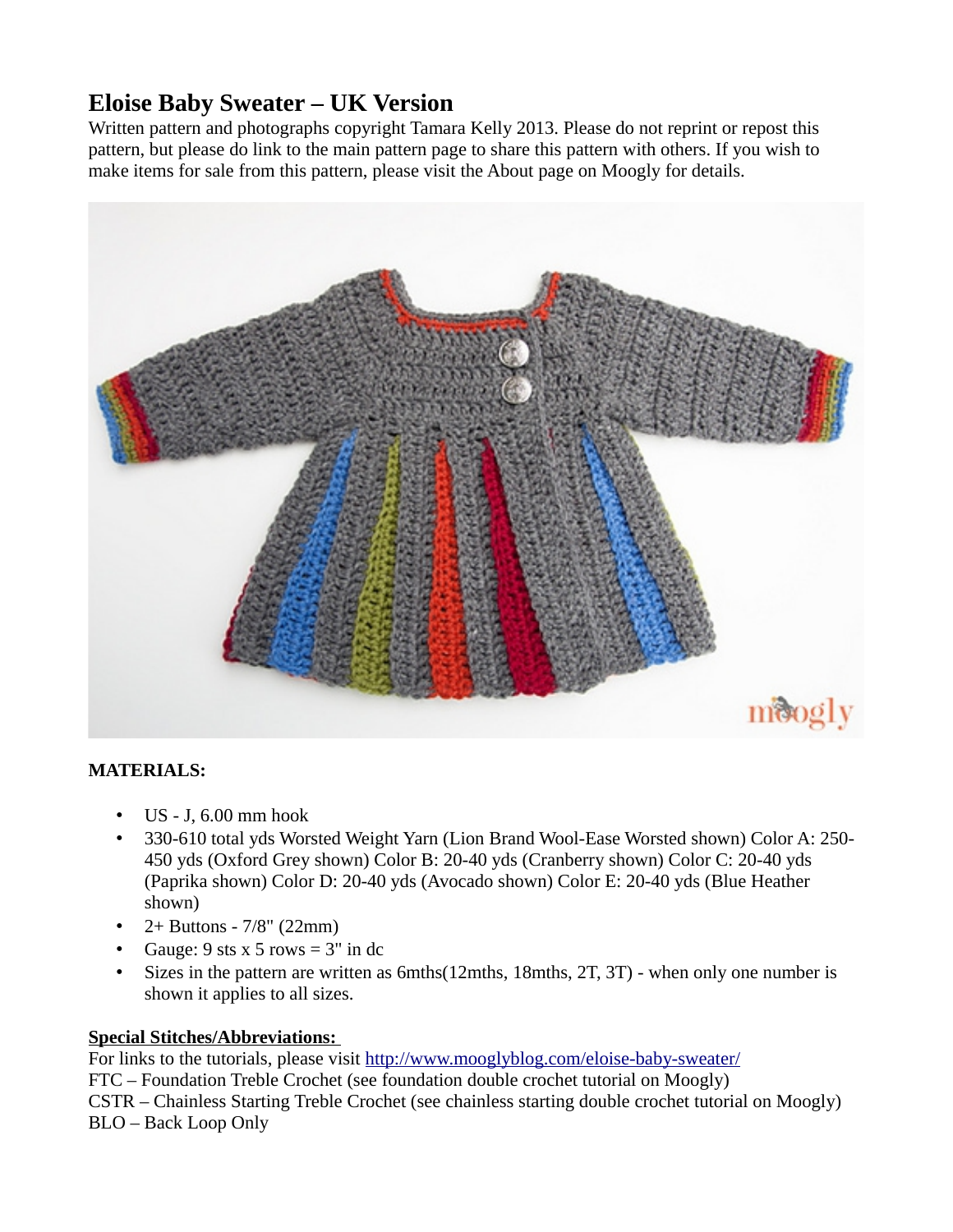## **INSTRUCTIONS:**

Starting with the skirt, which is worked sideways.

Row 1: With Color A, FTC 27(29, 31, 33, 35). Turn.

Row 2: CSTR, tr in the next 26(28, 30, 32, 34) sts. Turn. Remove the hook from the loop (place st marker in loop if desired so it doesn't pull back through). (27(29, 31, 33, 35) sts)

Row 3: With Color B, join to BLO of 3rd st of previous row with a sl st. Working in BLO, sl st in the same st and next st, dc in the next  $7(7, 8, 8, 10)$  sts, htr in the next  $7(9, 9, 10, 10)$  sts, tr in the last  $9(9, 9, 10)$ 10, 11, 11) sts. Turn. (25(27, 29, 31, 33) sts)

Row 4: CSTR, tr in the next 8(8, 9, 10, 10) sts, htr in the next 7(9, 9, 10, 10) sts, dc in the next 7(7, 8, 8, 10) sts, sl st in the next st (first sl st of previous row remains unworked). Break yarn B. Turn. (24(26, 28, 30, 32) sts)

Row 5: Pick up loop of A from Row 2, CSTC, tr in the BLO of next and each st to end. Turn. (27(29. 31, 33, 35) sts)

Row 6: CSTR, tr in the next 26(28, 30, 32, 34) sts. Turn. Remove the hook from the loop. (27(29, 31, 33, 35) sts)

Row 7: With Color C, join to BLO of 3rd st of previous row with a sl st. Working in BLO, sl st in the same st and next st, dc in the next  $7(7, 8, 8, 10)$  sts, htr in the next  $7(9, 9, 10, 10)$  sts, tr in the last  $9(9, 10)$ 10, 11, 11) sts. Turn. (25(27, 29, 31, 33) sts)

Row 8: CSTR, tr in the next 8(8, 9, 10, 10) sts, htr in the next 7(9, 9, 10, 10) sts, dc in the next 7(7, 8, 8, 10) sts, sl st in the next st. Break yarn C. Turn. (24(26, 28, 30, 32) sts)

Row 9: Pick up loop of A from Row 6, CSTC, tr in the BLO of next and each st to end. Turn. (27(29, 31, 33, 35) sts)

Row 10: CSTR, tr in the next 26(28, 30, 32, 34) sts. Turn. Remove the hook from the loop. (27(29, 31, 33, 35) sts)

Row 11 - 54(58, 62, 66, 70): Repeat Rows 7 - 10, alternating between colors B through E for the Row 7-8 repeats. Do not break Color A.

NOTE: For 6mths there will be 13 color stripes, for 12mths there will be 14 color stripes, for 18mths there will be 15 color stripes, for 2T there will be 16 color stripes, and for 3T there will be 17 color stripes.

Moving to the yoke: turn the skirt 90° so that you are crocheting across the all-Color A, or shorter edge of the skirt - this side becomes the top of the skirt. The WS is facing you.

Written pattern and photographs copyright Tamara Kelly 2013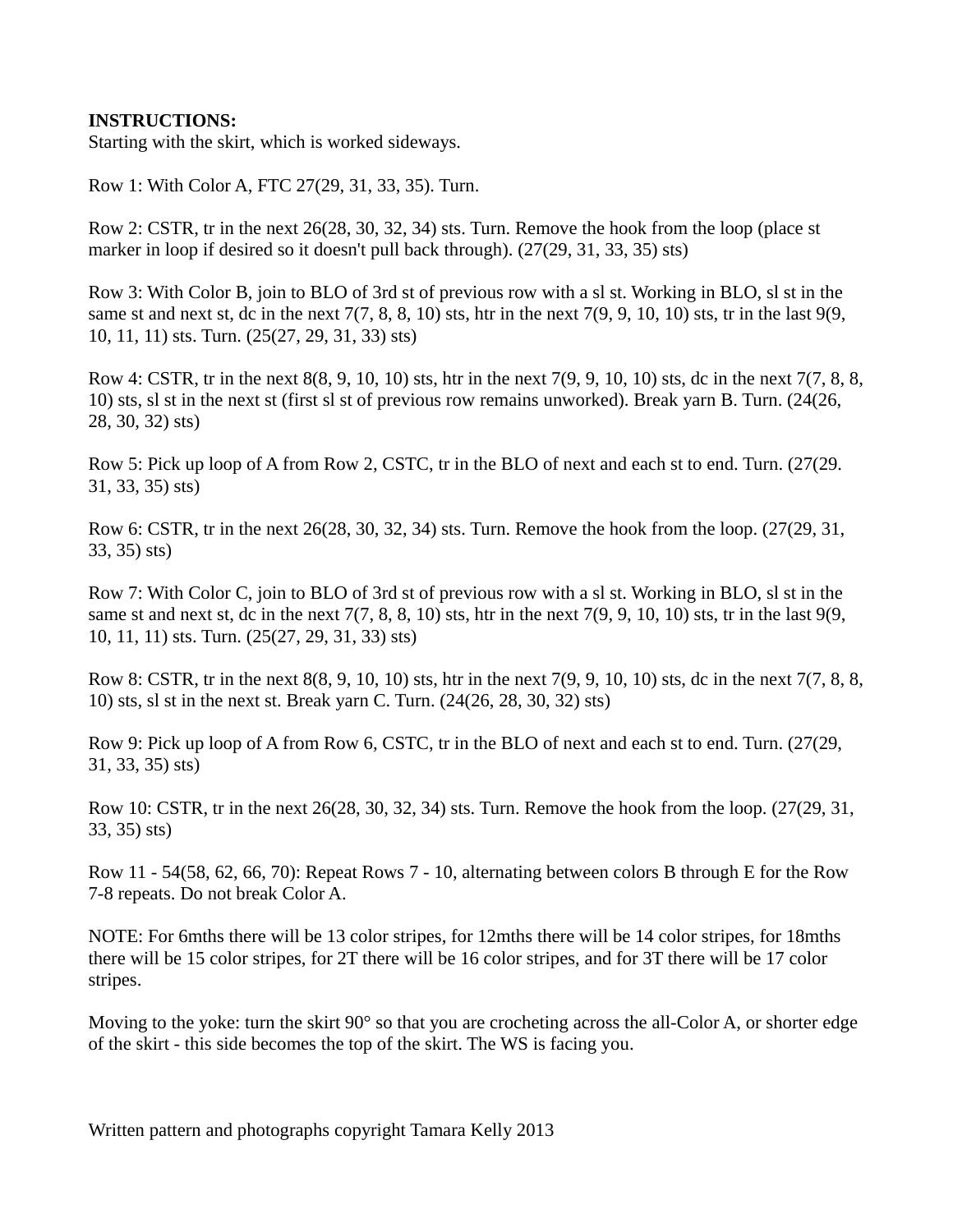

Row 1: Continuing with Color A, ch 1, dc 64(68, 72, 76, 80) evenly across. Turn. (64(68, 72, 76, 80) sts)

Row 2: CSTR, tr in the next 17(18, 19, 20, 21) sts, ch 20(20, 22, 22, 22), skip 5 sts, tr in the next 25(27, 29, 31, 33) sts, ch 20(20, 22, 22, 22), skip 5 sts, tr in the last 11(12, 13, 14, 15) sts. Turn. (54 tr and 40 ch(58 tr and 40 ch, 62 tr and 44 ch, 66 tr and 44 ch, 70 tr and 44 ch))

Row 3: CSTR, tr in the next 8(9, 10, 11, 12) sts, tr3tog, tr in the next 18(18, 20, 20, 20) sts, tr3tog, tr in the next 21(23, 25, 27, 29) sts, tr3tog, tr in the next 18(18, 20, 20, 20) sts, tr3tog, tr in the last 16(17, 18, 19, 20) sts. Turn. (86(90, 98, 102, 106) sts)

Row 4: CSTR, tr in the next 14(15, 16, 17, 18) sts, tr3tog, tr in the next 16(16, 18, 18, 18) sts, tr3tog, tr in the next 19(21, 23, 25, 27) sts, tr3tog, tr in the next 16(16, 18, 18, 18) sts, tr3tog, tr in the last 8(9, 10, 11, 12) sts. Turn. (78(82, 90, 94, 98) sts)

Row 5: CSTR, tr in the next  $6(7, 8, 9, 10)$  sts, tr3tog, tr in the next  $14(14, 16, 16, 16)$  sts, tr3tog, tr in the next 17(19, 21, 23, 25) sts, tr3tog, tr in the next 14(14, 16, 16, 16) sts, tr3tog, tr in the last 14(15, 16, 17, 18) sts. Turn. (70(74, 82, 86, 90) sts)

Row 6: CSTR, tr in the next 12(13, 14, 15, 16) sts, tr3tog, tr in the next 12(12, 14, 14, 14) sts, tr3tog, tr in the next 15(17, 19, 21, 23) sts, tr3tog, tr in the next 12(12, 14, 14, 14) sts, tr3tog, tr in the last 6(7, 8, 9, 10) sts. Do NOT turn. Break yarn. (62(66, 74, 78, 82) sts)

Row 7: With Color C (or accent color of your choice), join with sl st to 1st st of previous row (since you didn't turn, this is NOT where you finished the previous row, but the actual first st of the previous row). Dc in the first 11(12, 13, 14, 15) sts, dc3tog, dc in the next 10(10, 12, 12, 12) sts, dc3tog, dc in the next 13(15, 17, 19, 21) sts, dc3tog, dc in the next 10(10, 12, 12, 12) sts, dc3tog, dc in the last 5(6, 7, 8, 9) sts. Break yarn. (54(58, 66, 70, 74) sts)

Written pattern and photographs copyright Tamara Kelly 2013